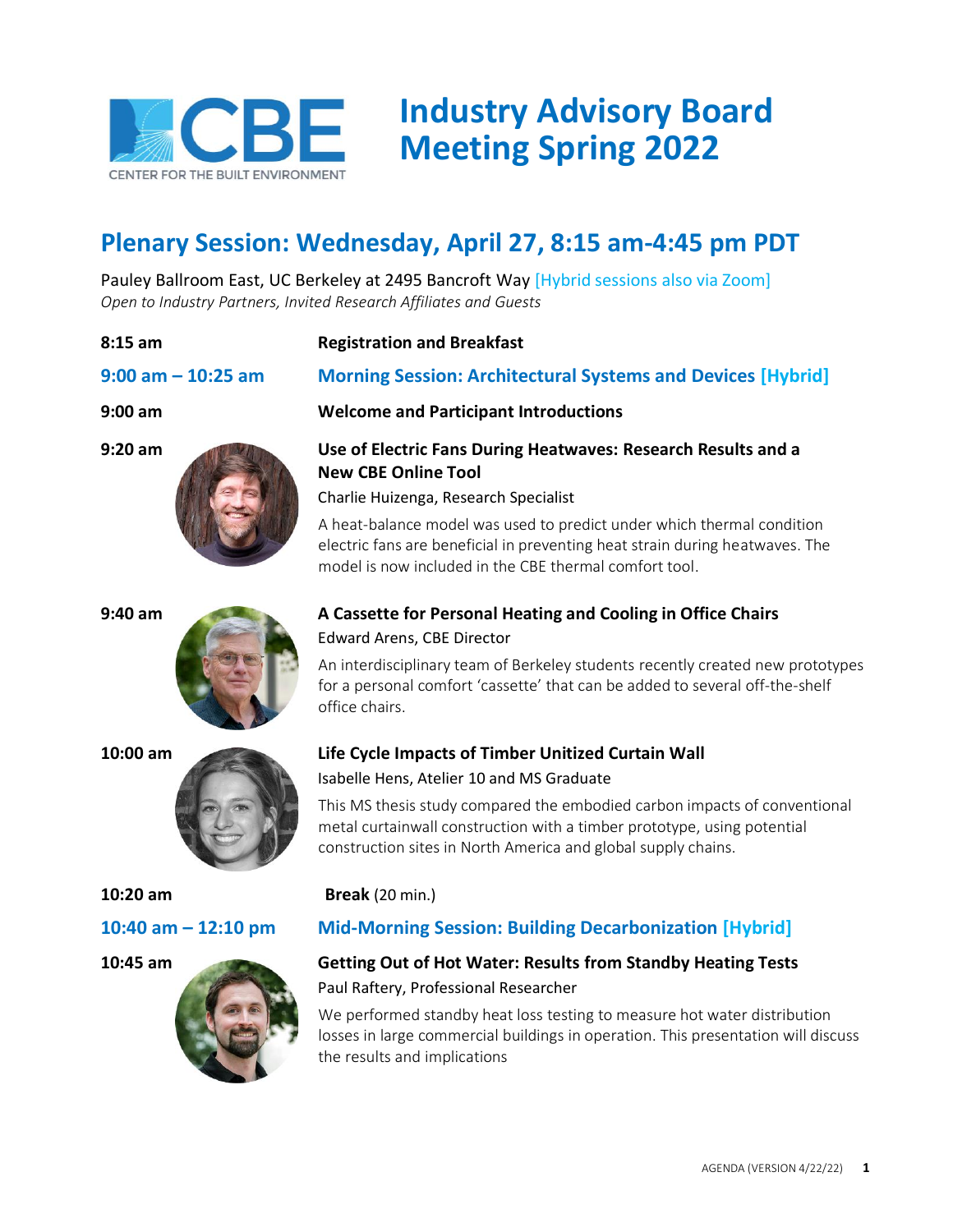













### **11:05 am Scalable Fault Detection Using the BRICK Schema**

Carlos Duarte, Assistant Professional Researcher

This metadata schema can standardize semantic descriptions of the physical, logical and virtual assets in buildings and the relationships between them. We will showcase a new fault detection application facilitated with BRICK.

### **11:30 am Boiler Retrofits and Decarbonization in Existing Buildings: HVAC Designer Interviews**

Emily Lamon, MS Student

This work presents final results from our investigation of challenges to electrification of existing buildings, based on a series of interviews with expert mechanical engineers.

### **11:50 am Modeling Energy Efficiency and Grid Flexibility of Community Building-Vehicle Networks**

Yingdong He, Postdoctoral Scholar

We present results from a recent study to provide understanding, practical tools and instructive guidelines to support the development of energy-flexible building-vehicle networks.

### **12:10 pm Lunch and Networking** (60 min)

### **1:10 pm Keynote and Partner Presentations [Hybrid]**

### **1:10 pm Living in a Material World: How the Surfaces that Surround You Affect What You Breathe**

Richard L. Corsi, Dean of College of Engineering, UC Davis

This presentation will address indoor air quality, including how materials impact IAQ using several examples that reflect interfacial phenomena and influencing factors. The potential for smart use of materials for improvement of IAQ will also be discussed as a rich topic for future research.

### **2:10 pm New Partner Presentations: CallisonRTKL and Clark Pacific**

**2:20 pm Short Break** (15 min)

### **2:35 – 4:00 pm Afternoon Session: Creating Healthy, Sustainable Environments**

### **2:40 pm Impacts of Personal Factors on Satisfaction with the Indoor Environment**

Stefano Schiavon, Assoc. Prof. of Architecture and Civil & Environmental Eng.

We will present interesting new results showing that people with higher job and life satisfactions are more likely to be satisfied with aspects of the indoor environment.